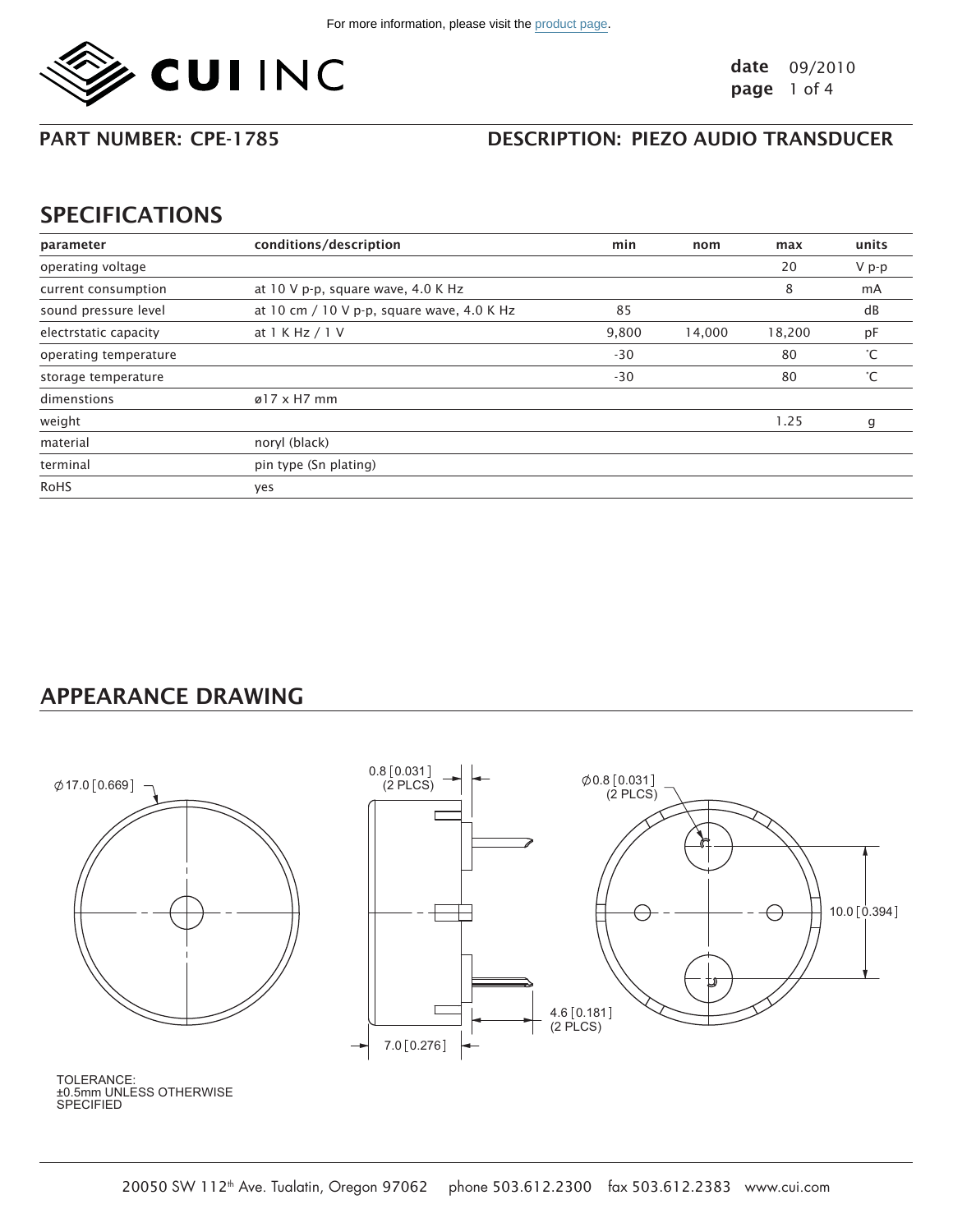

date 09/2010 page 2 of 4

PART NUMBER: CPF-1785

## DESCRIPTION: PIEZO AUDIO TRANSDUCER

# FREQUENCY RESPONSE CURVE



## MEASUREMENT METHOD



Input signal: 10 V p-p, square wave, 4,000 Hz Mic: RION S.P.L. meter UC30 or equivalent S.G.: Hewlett Packard 33120A function generator or equivalent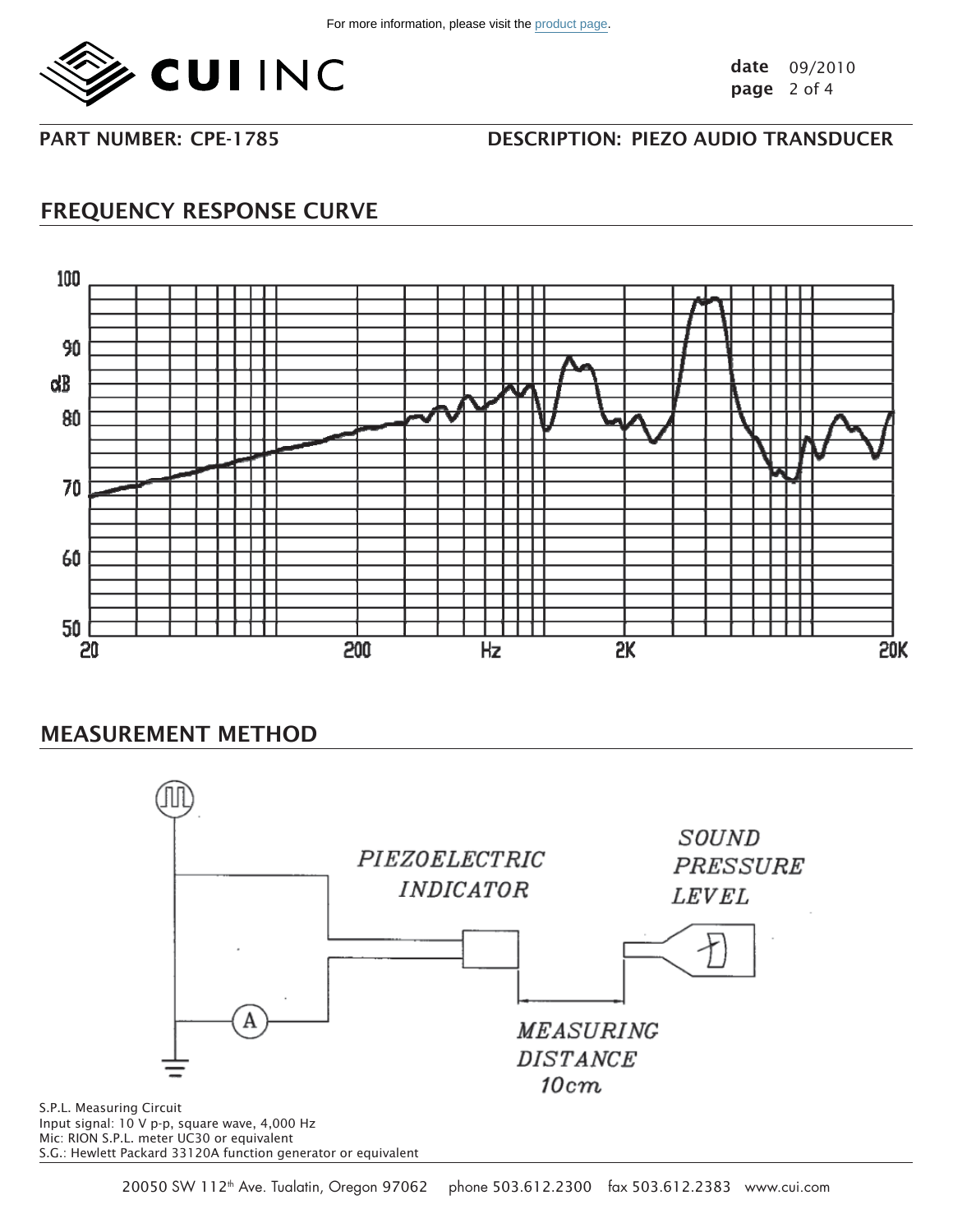

PART NUMBER: CPF-1785

### DESCRIPTION: PIEZO AUDIO TRANSDUCER

# MECHANICAL CHARACTERISTICS

| item                         | test condition                                                                                                                                                                       | evaluation standard                                                                                                                                                                       |  |
|------------------------------|--------------------------------------------------------------------------------------------------------------------------------------------------------------------------------------|-------------------------------------------------------------------------------------------------------------------------------------------------------------------------------------------|--|
| solderability <sup>1</sup>   | Lead terminals are immersed in rosin for 5 seconds and then im-<br>mersed in a solder bath of $+270 \pm 5^{\circ}$ C for 3 $\pm$ 1 seconds.                                          | 90% min. of the lead terminals will be<br>wet with solder.<br>(except the edge of the terminal)                                                                                           |  |
| soldering heat resistance    | Lead terminals are immersed up to 1.5 mm from the buzzer's<br>body in a solder bath of 300 $\pm$ 5°C for 3 $\pm$ 0.5 seconds or 260 $\pm$ 5°C<br>for $10 \pm 1$ second.              | No interference in operation.                                                                                                                                                             |  |
| terminal mechanical strength | The force of 9.8 N is applied for 10 sec. to each terminal in axial<br>direction.                                                                                                    | No damage or cutting off.                                                                                                                                                                 |  |
| vibration test               | The buzzer should be measured after a vibration amplitude of<br>0.75 mm with 10 $\sim$ 55 Hz band of vibration frequency to each of<br>the 3 perpendicular directions for 0.5 hours. | The value of oscillation frequency /<br>current consumption<br>should be ±10% of the initial<br>measurements. The SPL should<br>be within ±10dB compared with<br>the initial measurement. |  |
| drop test                    | The buzzer without packaging is subjected to 3 drops on each<br>axis from the height of 70 cm onto a 10 mm thick wooden board.                                                       |                                                                                                                                                                                           |  |

Notes: 1. Not recommended for wave soldering

## ENVIRONMENT TEST

| item                   | test condition                                                                                                                                                                                                                                                  | evaluation standard                                                                                                                                                                                                                                                                    |
|------------------------|-----------------------------------------------------------------------------------------------------------------------------------------------------------------------------------------------------------------------------------------------------------------|----------------------------------------------------------------------------------------------------------------------------------------------------------------------------------------------------------------------------------------------------------------------------------------|
| high temperature test  | After being placed in a chamber at +80°C for 96 hours.                                                                                                                                                                                                          |                                                                                                                                                                                                                                                                                        |
| low temperature test   | After being placed in a chamber at -30°C for 96 hours.                                                                                                                                                                                                          |                                                                                                                                                                                                                                                                                        |
| humidity test          | After being placed in a chamber at $+40^{\circ}$ C and 90 $\pm$ 5% RH for<br>96 hours.                                                                                                                                                                          |                                                                                                                                                                                                                                                                                        |
| temperature cycle test | The part will be subjected to 5 cycles. One cycle will consist of:<br>$+80±2^{\circ}C$<br>$+25±5^{\circ}C$<br>$+25±5^{\circ}$ C<br>30 <sub>min</sub><br>10 <sub>min</sub><br>10 <sub>min</sub><br>$-30±5^{\circ}$ C<br>30 <sub>min</sub><br>1 Cycle<br>5 Cycles | The buzzer will be measured after<br>being placed at +25°C for 4 hours.<br>The value of the oscillation frequency<br>/ current consumption should be<br>±10% compared to the initial<br>measurements. The SPL should<br>be within $\pm 10$ dB compared to the<br>initial measurements. |

## RELIABILITY TEST

| item                  | test condition                                                                                                                                                | evaluation standard                                                                                                                                          |
|-----------------------|---------------------------------------------------------------------------------------------------------------------------------------------------------------|--------------------------------------------------------------------------------------------------------------------------------------------------------------|
| operating (life test) | 1. Continuous life test:<br>The part will be subjected to 48 hours of continuous operation at<br>55°C with rated voltage applied.                             | The buzzer will be measured after<br>being placed at $+25^{\circ}$ C for 4 hours.<br>The value of the oscillation frequency<br>current consumption should be |
|                       | 2. Intermittent life test:<br>A duty cycle of 1 minute on, 1 minute off, a minimum of 5,000<br>times at room temp (+25 $\pm$ 2°C) with rated voltage applied. | $\pm$ 10% compared to the initial<br>measurements. The SPL should<br>be within $\pm 10$ dB compared to the<br>initial measurements.                          |

## TEST CONDITIONS

| standard test conditions  | a) Temperature: $+5 \sim +35^{\circ}$ C b) Humidity: 45 $\sim 85\%$ |                       | c) Pressure: 860 ~ 1060 mbar |
|---------------------------|---------------------------------------------------------------------|-----------------------|------------------------------|
| judgement test conditions | a) Temperature: +25 ±2°C                                            | b) Humidity: 60 ~ 70% | c) Pressure: 860 ~ 1060 mbar |